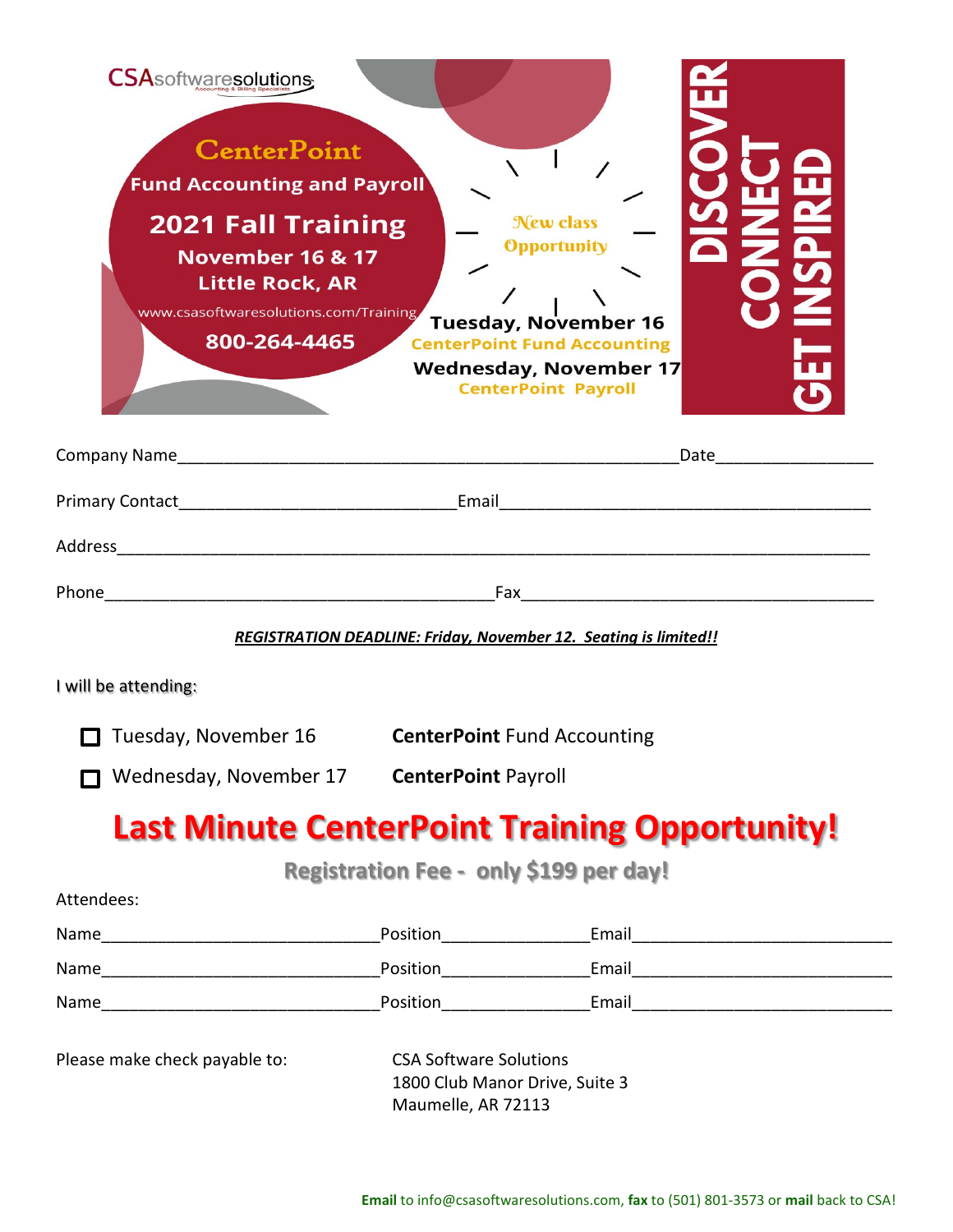



**La Quinta Inn & Suites** Room rate \$84\*+tax/night (CSA Group Rate)

9 Crossings Court, Little Rock AR 72205 501.251.6100

(approx. 3.5 miles & 6 minutes from Seminar location)

<https://www.wyndhamhotels.com/laquinta/little-rock-arkansas/la-quinta-little-rock-west/overview>

## **Hotel Features.**

This New La Quinta Inn & Suites Little Rock - West has *an indoor pool* and *a fitness center*. *Complimentary wireless Internet access* is available in public areas. Business amenities include *a business center* and *a meeting room*. Guests are served a *complimentary breakfast*. Additional amenities include *gift shops/newsstands*, *laundry facilities*, and *complimentary newspapers in the lobby*. *Complimentary selfparking* is available onsite for guests.

## **Guestrooms.**

The 87 guestrooms at La Quinta Inn & Suites Little Rock - West include *coffee/tea makers* and *hair dryers*. Beds have *pillowtop mattresses*. Guests can use the in-room *complimentary wireless high-speed Internet access*. Rooms are equipped with *flat-screen TVs*. All accommodations provide *desks* and *phones*; *free local calls* are offered (restrictions may apply). All units feature *microwaves* and *refrigerators*.

## **Wingate By Wyndham** Room rate \$89\*+tax/night

1212 South Shackleford Rd. Little Rock AR 72211 501.227.6800 (approx. 2.2 miles & 4 minutes from Seminar location)

**Rooms** 100% Smoke-Free Hotel. Our guest rooms have an exquisite bedding package and 37" flatscreen televisions. Complimentary Deluxe Hot Breakfast and Outdoor Heated Pool. Free wired and wireless Internet. Conveniences include refrigerator, Microwave, Wolfgang Puck Coffee and single-cup Coffee Maker, Iron, Ironing Board, Hair Dryer, and Personal Safe in all Rooms.

*Let them know you are with CSA!*